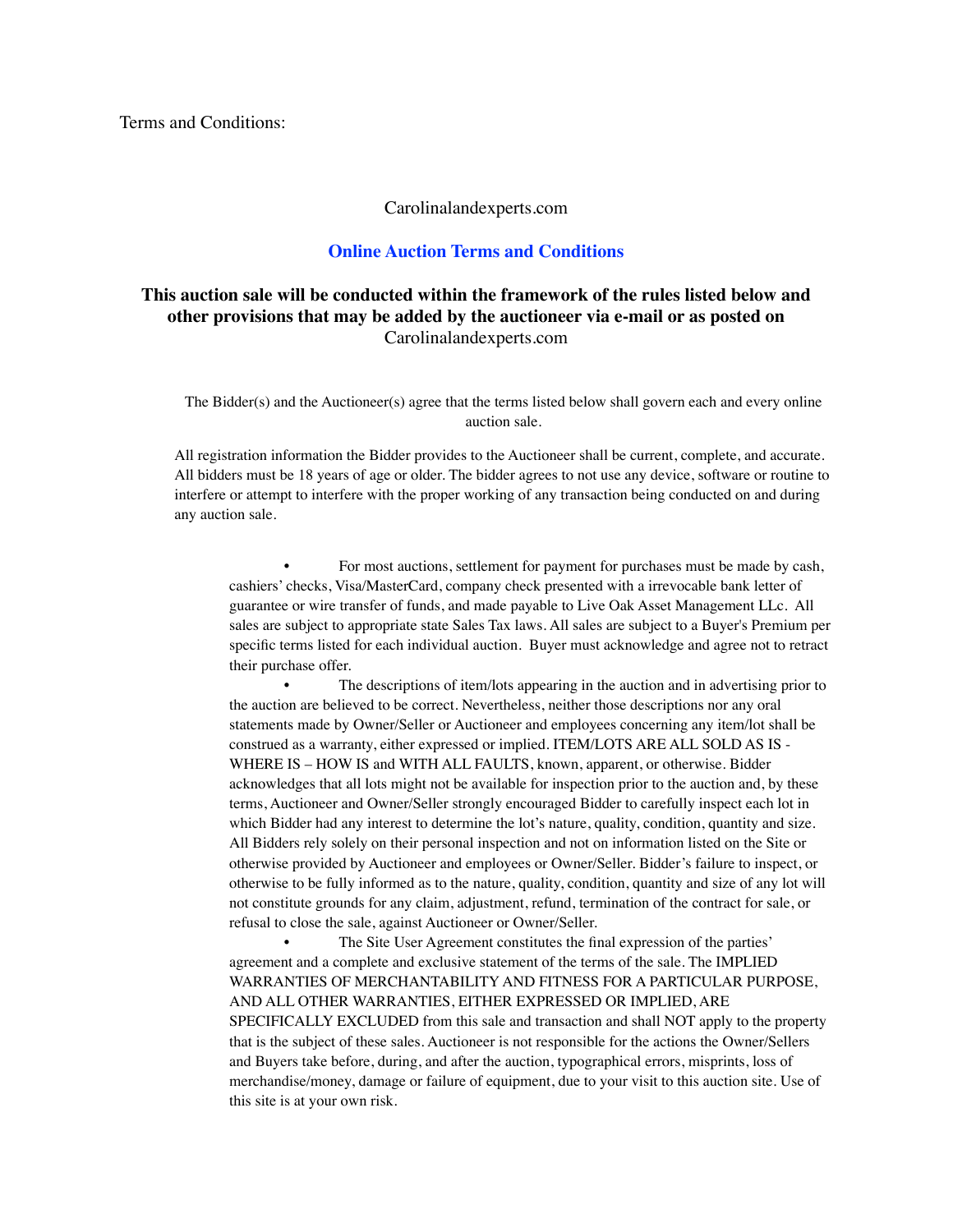• Despite efforts to avoid the withdrawal of lots from the sale after they are listed it may sometimes be necessary. Auctioneer and the Owner/Seller reserve the right to do so at any time before or during the sale. The Owner/Sellers/Auctioneer of property sold through this Site reserve the right to reject any and all bids in their sole discretion. If there is a reserve on a lot, the auctioneer and/or the seller have the right to bid on behalf of the seller.

Buyer will be furnished an electronic Deed at the conclusion of the sale. Buyer must also provide Auctioneer with Buyer's current, correct e-mail address, phone number, and U.S. Postal Service complete and current mailing address.

• Carolina land experts . is a licensed NC real estate firm LIC#(C25017)

• Merchandise becomes the full responsibility of Buyer at time of Payment and RECORDED DEED. Online bidders are required to provide a valid MasterCard, Visa or american express in order to be approved to bid. This card will be automatically charged upon notification of winning bid. There will be a 3 business day period to submit the remaining deposit of 10% if over the initial 200\$. If you fail to respond to our requests for payment the property will be offered to the next highest bidder or remarketed at the discretion of the seller and or Auctioneer

• No adjustment will be made with regard to lot specifications after auction has concluded with a winning high bidder. Auctioneer and the seller reserves the right, for any reason, in their sole discretion, to terminate, change or suspend any aspect of any auction sale.

• Auctioneer reserves the right to resell any property that deposit has not been received by Auctioneer within three days of the online auction concluding. Failure to pay for lots won on this online auction will result in legal action against Buyer by either the Owner/Seller and/ or the Auctioneer. Further, the Buyer will be banned from any future auctions. Auctioneer may resell any unpaid-for items with Buyer responsible for collection and damages resulting from the resale. The Owner/Sellers/Auctioneer of property sold through this web site reserve the right to reject any and all bids, if they so choose.

The final highest purchaser shall be designated at the end of each auction sale. If a dispute arises between two or more Bidders, Auctioneer, at its discretion, reserves the right to reopen bidding. Auctioneers designation of the Buyer shall be final.

• Bidder accepts responsibility for and agrees to indemnify, defend and hold harmless each Owner/Seller and Auctioneer and their employees, governing body, officers, owners, affiliates, subsidiaries, directors, agents and representatives from and against any and all claims, losses, damages, liabilities, judgments, fees, costs and expenses (including reasonable attorneys' fees and expenses) related to, arising from or associated with Buyers, his agents or representatives, use of the Site, including but not limited to personal injuries or property damage incurred on the sale of any auction lots, and arising out of, based upon, or resulting from any breach or violation by Bidder of this Site User Agreement or any use by Bidder of the Site or as a result of a dispute with another Bidder.

• Auctioneer is providing services as an independent contractor for the Owner/ Seller only and is not responsible for statements made by other parties.

This Site User Agreement constitutes a binding agreement between Bidder and Auctioneer until terminated by Auctioneer, which Auctioneer may do at any time, without notice, in Auctioneer's sole discretion. If Bidder dissatisfaction occurs with the auction sale in any way, Bidder's only recourse is to immediately discontinue use of the auction Site. Auctioneer reserves the right to terminate Bidder's registration and use of the auction Site, and impose limits on certain features of the auction Site or restrict Bidder's access to, or use of, part or the entire Site without notice or penalty.

• Auctioneer cannot, and will not, be held responsible for any interruption in service, errors, and/or omissions, caused by any means and does not guarantee continual, uninterrupted or error free service or use of the Site. Bidder acknowledges that this auction is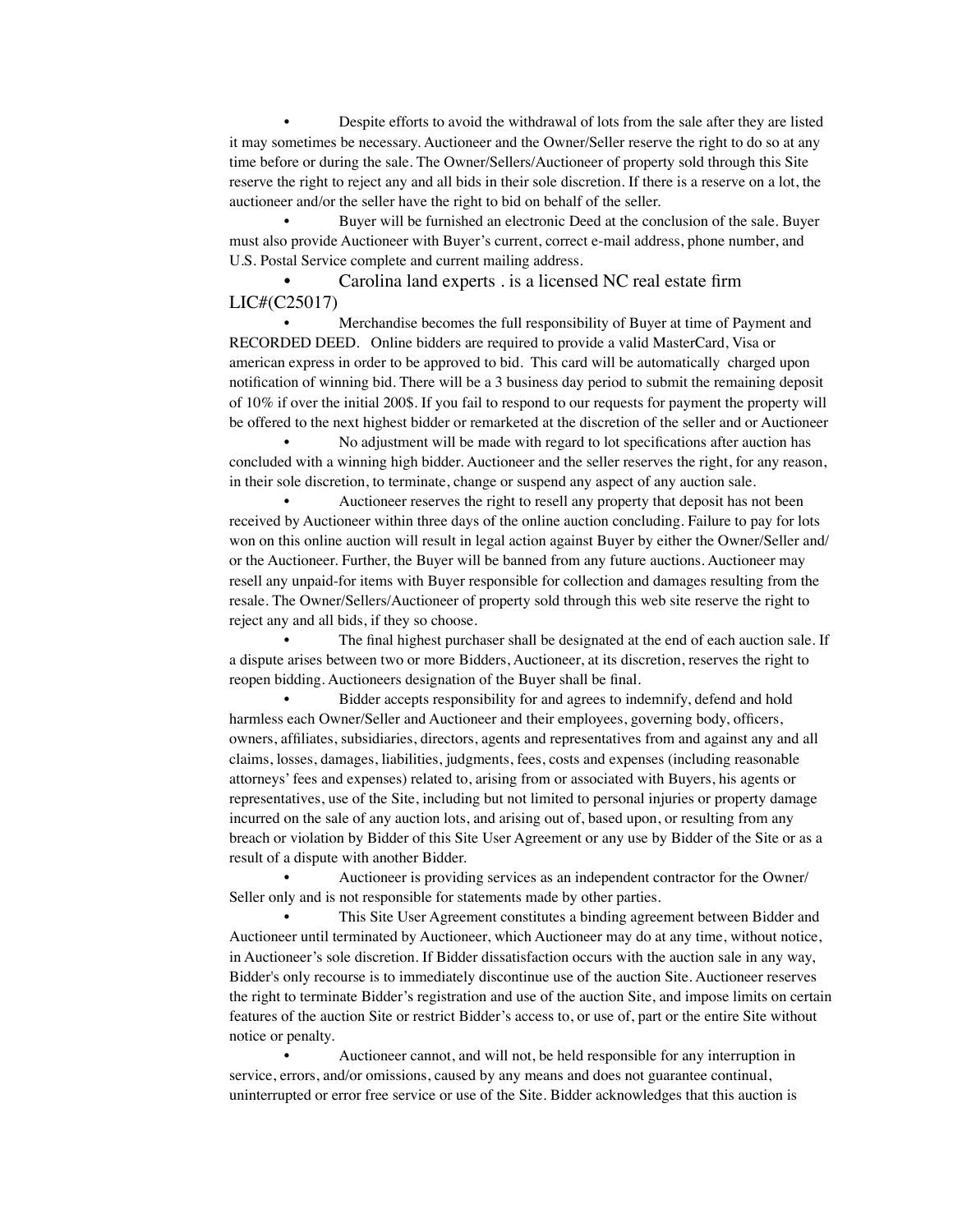conducted electronically and relies on hardware and software that may malfunction without warning. The Auctioneer, in its sole discretion, may void any sale, temporarily suspend bidding and re-sell any item/lots that were affected by any malfunction. The decision of the Auctioneer is final.

• Auctioneer gathers information about Bidders and Owner/Sellers for the purposes of conducting online auctions and advertising. Auctioneer does not sell or rent this information.

• Auctioneer uses email mailing lists to notify its customers about online and live auctions. If you are receiving a particular mailing and wish to discontinue receiving future mailings, simply forward the received email to Auctioneer to have your name promptly removed from our list.

As a Bidder, placing a bid is a binding contract between you and the Owner/ Seller/Auctioneer and the bid cannot be retracted. Once you place a bid, and if you win, you will NOT be obligated to buy the property. You will have until the preliminary deed is prepared for review to back out of the contract and the property will be re-marketed. YOUR BUYER PREMIUM WILL NOT BE RETURNED. The Owner/Sellers/Auctioneer of property sold through this Site reserve the right to reject any and all bids, in their sole discretion. Only the laws of the State of North Carolina shall apply and shall govern all actions accordingly. Buyer agrees to abide by all such laws.

As a Bidder you are responsible for any bids placed under your bidding number and password. The security of your Bidder information is your sole responsibility as you, the Bidder will be responsible for any and all bids placed under your number. If at any time you feel that your Bidder number and password have been compromised due to lack of security on your part you must notify the Auctioneer immediately.

• You agree that you will not use any robot, spider, other automatic device, or manual process to monitor or copy the Site or the content contained herein. You agree that you will not use any device, software or routine to interfere or attempt to interfere with the proper working of the Site or any activity being conducted on the Site. You agree that you will not take any action that imposes an unreasonable or disproportionately large load on our infrastructure. You agree that you will not copy, reproduce, alter, modify, create derivative works, or publicly display any content from the Site without prior, express written permission of the Auctioneer. THE SITE IS PROVIDED ON AN "AS IS" BASIS WITHOUT WARRANTIES OF ANY KIND EITHER EXPRESSED OR IMPLIED, INCLUDING BUT NOT LIMITED TO WARRANTIES OF TITLE OR IMPLIED WARRANTIES OF MERCHANTABILITY OR FITNESS FOR A PARTICULAR PURPOSE.

• Access and use of any online auction site of Carolina Land Experts LLc. (collectively the "Site") is subject to any and all specific terms and conditions set forth on any individual page within the Site and the terms and conditions of this User Agreement (collectively "Site User Agreement") and all applicable laws and regulations, including but not limited to copyright and trademark laws. All auction photos appearing on this site are the property of Carolina Land Experts LLc. and not for use without express written permission. BY ACCESSING THIS SITE, YOU, THE BIDDER, AGREE TO ACCEPT, WITHOUT LIMITATION OR QUALIFICATION, ALL OF THE TERMS AND CONDITIONS OF THE SITE USER AGREEMENT and to comply with all applicable laws, statutes, ordinances and regulations regarding your use of this Site. Legal action will be taken against anyone violating the terms and conditions of the Site User Agreement or any other applicable law or regulation. Auctioneer reserves the right to periodically change the terms and conditions of the User Site Agreement and it is the Bidder's responsibility to periodically review any and all changes made to these terms and conditions prior to each use of this Site. By using this site, you, the Bidder, agree in advance to accept all rules, terms, and conditions, and any such possible changes thereto.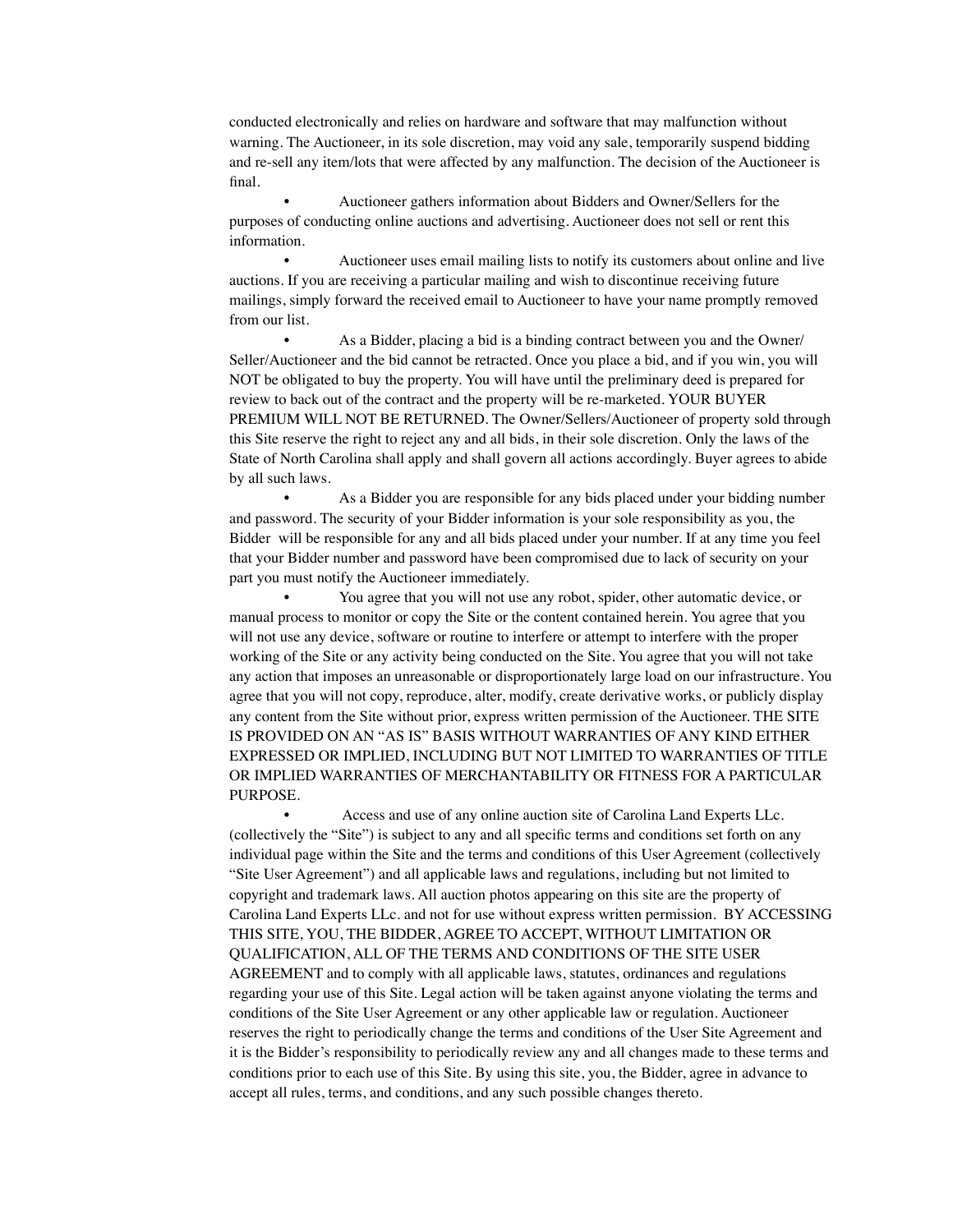• You, the Bidder will be suspended or permanently banned from the Site if you, the Bidder, provides false information when registering, such as a false name or fraudulent contact information. You, the Bidder, will be permanently banned from this Site if you are the successful Bidder and you do not honor your auction bid. Furthermore, if you do not honor your auction bid, legal action may be taken against you.Carolina Land Experts LLc (hereinafter "Auctioneer") use of e-mail addresses is strictly limited to contact Buyers and Owner/Sellers; any use of this private information by you, the Bidder, is strictly prohibited.

• No legal advice is intended or implied by anything contained within the Site. No obligation, liability, responsibility, accountability or burden is undertaken, assumed or otherwise imposed by maintaining the Site.

• I hereby waive all claims to future litigation against Carolina Land Experts LLc and Live Oak Asset Management LLc. regarding my visit to premises on any and all auction preview days, any and all auction sale days and any and all days requiring access to any premises for the following: 1) Accident or injury to me or damage to my property resulting from acts other than those caused by the negligence of Carolina Land Experts. & 2) Claims for loss or damage to any personal property or equipment that I may bring on to the premises. It is further understood and agreed that I, nor any person(s) accompanying me, will attempt to access any property listed on this site without prior approval from the seller and or Carolina Land Experts LLc.. It is furthermore understood and agreed that, if permission for operation or activation is granted, I will assume all liability for damage and costs of repair if I, personally, or my representative(s) causes damage to the premises during inspection. An auction site is a potentially dangerous place. It is not a place for children. Flammable, noxious, corrosive, pressurized and otherwise hazardous substances may be present. Heavy equipment may be operated, and electrical circuits may be live. Every person enters such site at his or her own risk with notice of the condition of the premises and the activities that will be or have been conducted on the premises. Bidders shall so advise their agents and employees. No person shall have any claim against Auctioneer, the seller or their respective agents or employees for any injuries sustained or for damages to or loss of property that may occur at such site. Neither Auctioneer nor Seller shall be liable for any damages of any type or nature (whether in contract, tort or otherwise) sustained or claimed by any bidder, person or entity in connection with the auction. Without limiting the foregoing, in no event shall Auctioneer's liability to any bidder for any act or omission occurring in connection with the auction exceed the amount that such bidder, person or entity has actually paid to Auctioneer as a deposit or as payment for a purchased property. I understand the risk associated with being outside of my home and in the proximity of others during the COVID-19 virus pandemic. I understand the COVID-19 virus's highly contagious nature. I hereby voluntarily agree to release, indemnify, defend and hold harmless, Carolina Land Experts LLc., and their respective agents and employees from any and all liabilities, claims, losses, causes of action or expense of any kind, including reasonable attorneys' fees, resulting from a Released Party's negligent act or omission, arising out of my participation in and presence at the auction whether related to bodily injury, infection due to COVID-19 virus, property damage, or any other form of injury or loss. I acknowledge the activities to which this release applies can be dangerous, I am accepting those risks for myself and for any participants who may be in my care. I acknowledge that I am familiar with local, state and federal guidelines and executive orders related to the COVID-19 virus and social distancing. I am participating at the Auction of my own free will.

The Site User Agreement and any disputes arising out of or related to the Site shall be governed by and construed and enforced in accordance with, the laws of the State of North Carolina applicable to contracts entered into and to be performed entirely within the State of North Carolina. Any legal action will be heard and determined in a court of the auctioneers choosing in North Carolina. If any provision of this Site User Agreement is held to be invalid or unenforceable, such provision shall be struck and the remaining provisions shall be enforced.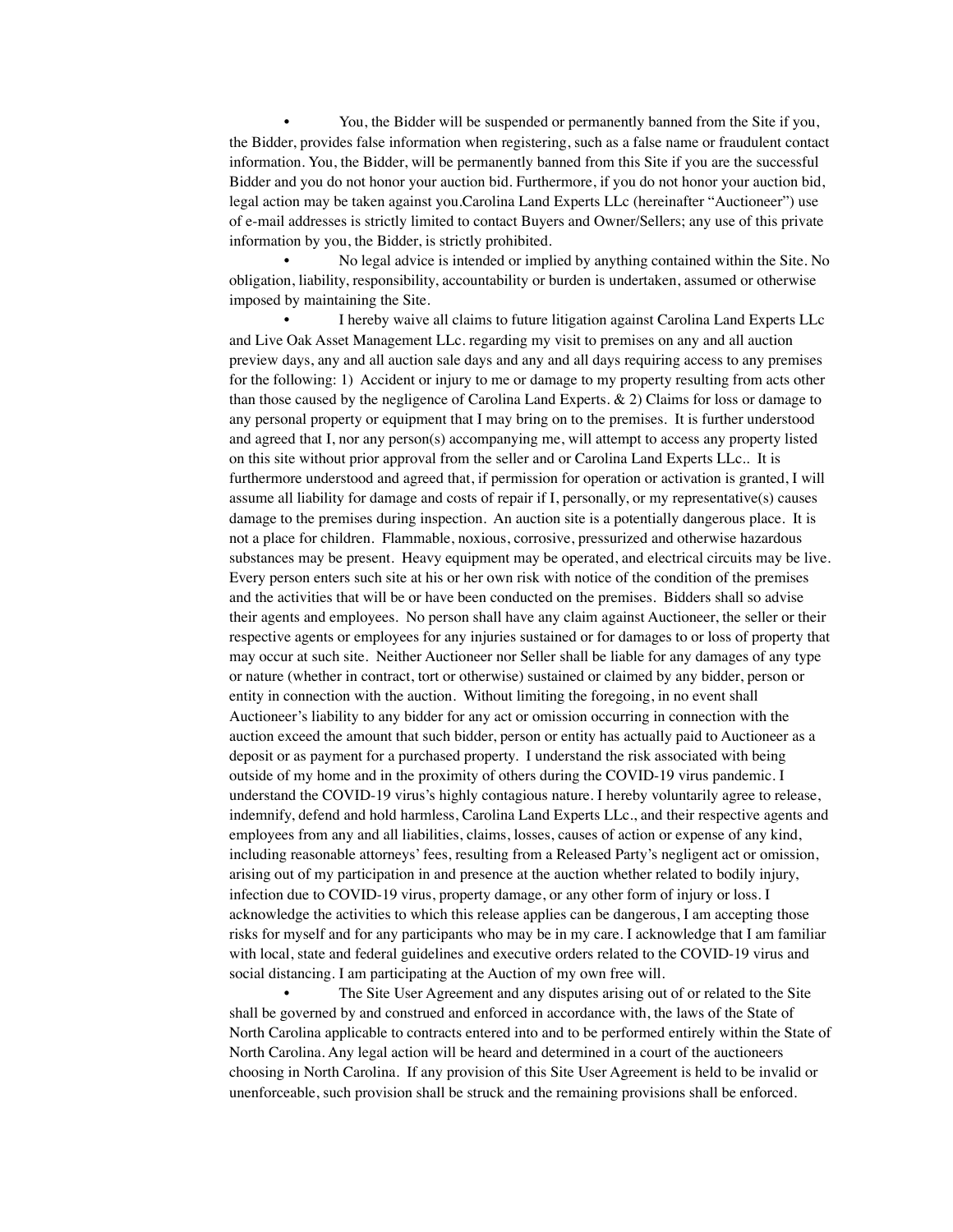Auctioneer's failure to act with respect to a breach by you or others does not waive the right to act with respect to subsequent or similar breaches. This Site User Agreement sets forth the entire understanding and agreement between us with respect to the subject matter hereof.

### Working with Real Estate Agents

When buying or selling real estate, you may find it helpful to have a real estate agent assist you. Real estate agents can provide many useful services and work with you in different ways. In some real estate transactions, the agents work for the seller. In others, the seller and buyer may each have agents. And sometimes the same agents work for both the buyer and the seller. It is important for you to know whether an agent is representing you as your agent or simply assisting you while acting as an agent of the other party. This brochure addresses the various types of agency relationships that may be available to you. It should help you decide which relationship you want to have with a real estate agent. It will also give you useful information about the various services real estate agents can provide buyers and sellers, and it will help explain how real estate agents are paid. Sellers Seller's Agent If you are selling real estate, you may want to "list" your property for sale with a real estate firm. If so, you will sign a "listing agreement" authorizing the firm and its agents to represent you in your dealings with buyers as your seller's agent. You may also be asked to allow agents from other firms to help find a buyer for your property. Be sure to read and understand the listing agreement before you sign it. Your agent must give you a copy of the listing agreement after you sign it. Duties to Seller: The listing firm and its agents must • promote your best interests • be loyal to you • follow your lawful instructions • provide you with all material facts that could influence your decisions • use reasonable skill, care and diligence, and • account for all monies they handle for you. Once you have signed the listing agreement, the firm and its agents may not give any confidential information about you to prospective buyers or their agents without your permission so long as they represent you. But until you sign the listing agreement, you should avoid telling the listing agent anything you would not want a buyer to know. Services and Compensation: To help you sell your property, the listing firm and its agents will offer to perform a number of services for you. These may include • helping you price your property • advertising and marketing your property • giving you all required property disclosure forms for you to complete • negotiating for you the best possible price and terms • reviewing all written offers with you and • otherwise promoting your interests. For representing you and helping you sell your property, you will pay the listing firm a sales commission or fee. The listing agreement must state the amount or method for determining the sales commission or fee and whether you will allow the firm to share its commission with agents representing the buyer. Dual Agent You may even permit the listing firm and its agents to represent you and a buyer at the same time. This "dual agency relationship" is most likely to happen if an agent with your listing firm is working as a buyer's agent with someone who wants to purchase your property. If this occurs and you have not already agreed to a dual agency relationship in your listing agreement, your listing agent will ask you to amend your listing agreement to permit the agent to act as agent for both you and the buyer. It may be difficult for a dual agent to advance the interests of both the buyer and seller. Nevertheless, a dual agent must treat buyers and sellers fairly and equally. Although the dual agent owes them the same duties, buyers and sellers can prohibit dual agents from divulging certain confidential information about them to the other party. Some firms also offer a form of dual agency called "designated agency" where one agent in the firm represents the seller and another agent represents the buyer. This option (when available) may allow each "designated agent" to more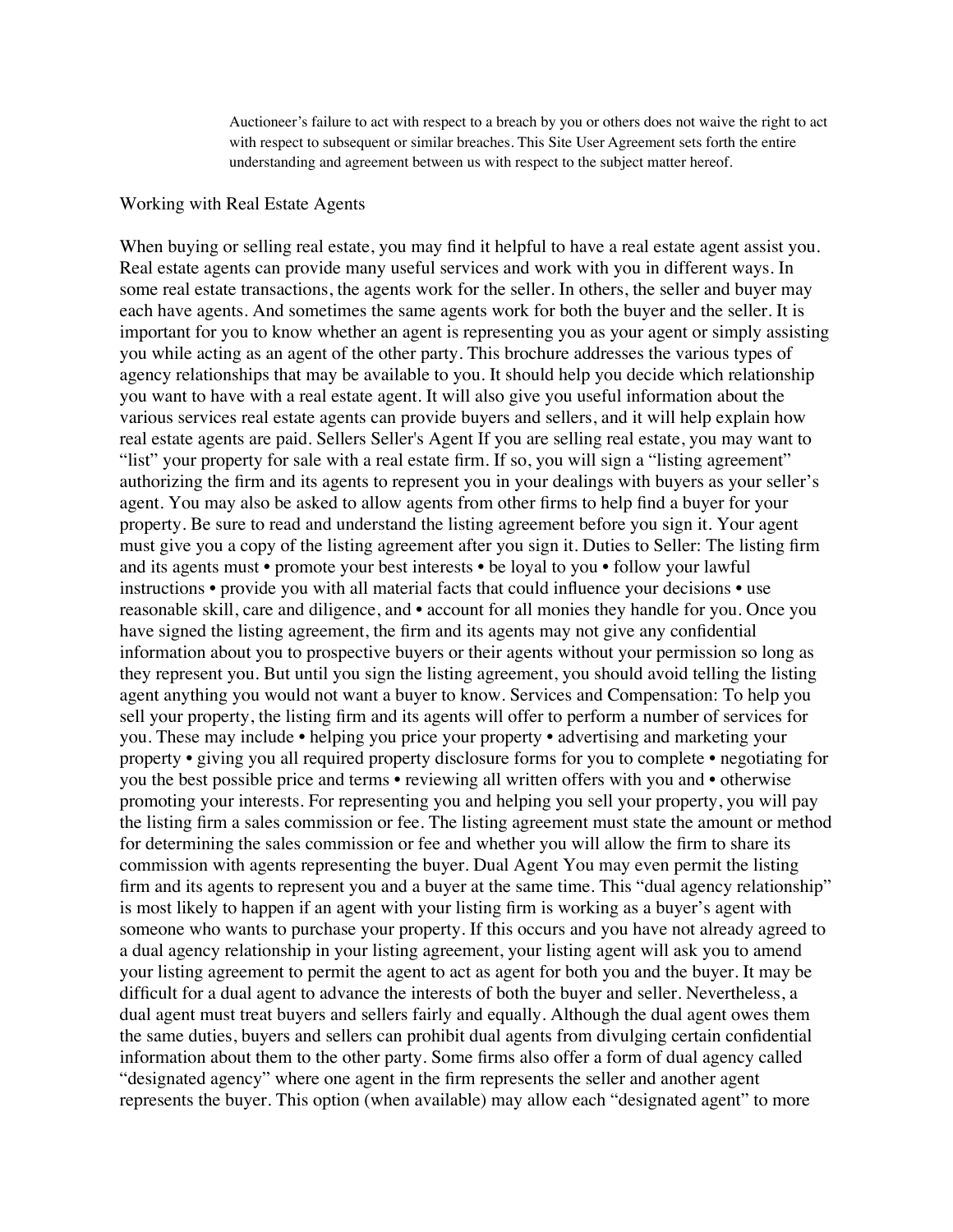fully represent each party. If you choose the "dual agency" option, remember that since a dual agent's loyalty is divided between parties with competing interests, it is especially important that you have a clear understanding of • what your relationship is with the dual agent and • what the agent will be doing for you in the transaction.

### Page 1 of 4 STANDARD FORM 160 NC REC 3/1/2013

Buyers When buying real estate, you may have several choices as to how you want a real estate firm and its agents to work with you. For example, you may want them to represent only you (as a buyer's agent). You may be willing for them to represent both you and the seller at the same time (as a dual agent). Or you may agree to let them represent only the seller (seller's agent or subagent). Some agents will offer you a choice of these services. Others may not. Buyer's Agent Duties to Buyer: If the real estate firm and its agents represent you, they must • promote your best interests • be loyal to you • follow your lawful instructions • provide you with all material facts that could influence your decisions • use reasonable skill, care and diligence, and • account for all monies they handle for you. Once you have agreed (either orally or in writing) for the firm and its agents to be your buyer's agent, they may not give any confidential information about you to sellers or their agents without your permission so long as they represent you. But until you make this agreement with your buyer's agent, you should avoid telling the agent anything you would not want a seller to know. Unwritten Agreements: To make sure that you and the real estate firm have a clear understanding of what your relationship will be and what the firm will do for you, you may want to have a written agreement. However, some firms may be willing to represent and assist you for a time as a buyer's agent without a written agreement. But if you decide to make an offer to purchase a particular property, the agent must obtain a written agency agreement before writing the offer. If you do not sign it, the agent can no longer represent and assist you and is no longer required to keep information about you confidential. Be sure to read and understand any agency agreement before you sign it. Once you sign it, the agent must give you a copy of it. Services and Compensation: Whether you have a written or unwritten agreement, a buyer's agent will perform a number of services for you. These may include helping you • find a suitable property • arrange financing • learn more about the property and • otherwise promote your best interests. If you have a written agency agreement, the agent can also help you prepare and submit a written offer to the seller. A buyer's agent can be compensated in different ways. For example, you can pay the agent out of your own pocket. Or the agent may seek compensation from the seller or listing agent first, but require you to pay if the listing agent refuses. Whatever the case, be sure your compensation arrangement with your buyer's agent is spelled out in a buyer agency agreement before you make an offer to purchase property and that you carefully read and understand the compensation provision. Dual Agent You may permit an agent or firm to represent you and the seller at the same time. This "dual agency relationship" is most likely to happen if you become interested in a property listed with your buyer's agent or the agent's firm. If this occurs and you have not already agreed to a dual agency relationship in your (written or oral) buyer agency agreement, your buyer's agent will ask you to amend the buyer agency agreement or sign a separate agreement or document permitting him or her to act as agent for both you and the seller. It may be difficult for a dual agent to advance the interests of both the buyer and seller. Nevertheless, a dual agent must treat buyers and sellers fairly and equally. Although the dual agent owes them the same duties, buyers and sellers can prohibit dual agents from divulging certain confidential information about them to the other party. Some firms also offer a form of dual agency called "designated dual agency" where one agent in the firm represents the seller and another agent represents the buyer. This option (when available) may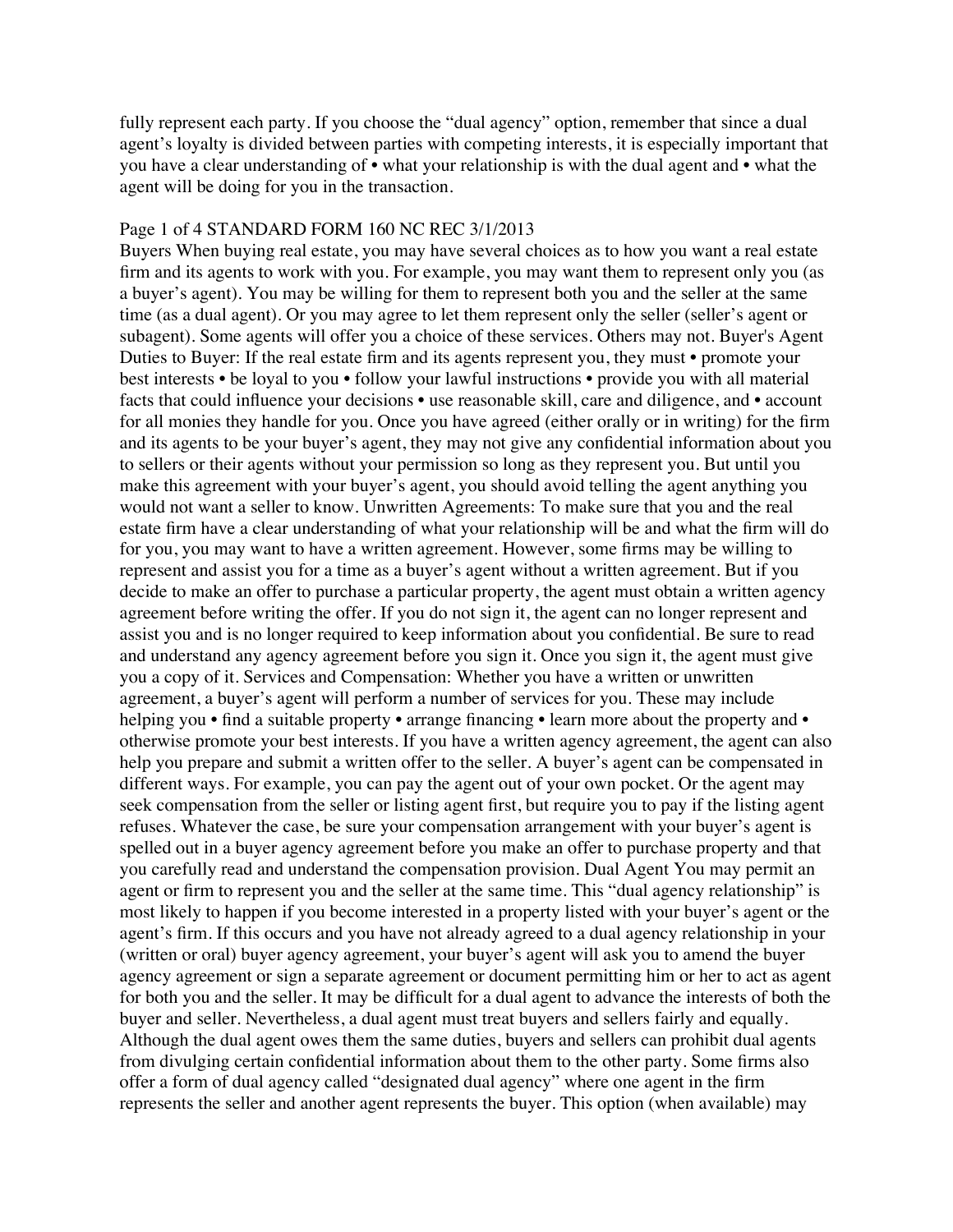allow each "designated agent" to more fully represent each party. If you choose the "dual agency" option, remember that since a dual agent's loyalty is divided between parties with competing interests, it is especially important that you have a clear understanding of • what your relationship is with the dual agent and • what the agent will be doing for you in the transaction. This can best be accomplished by putting the agreement in writing at the earliest possible time.

# Page 2 of 4 STANDARD FORM 160 NC REC 3/1/2013

Seller's Agent Working With a Buyer If the real estate agent or firm that you contact does not offer buyer agency or you do not want them to act as your buyer agent, you can still work with the firm and its agents. However, they will be acting as the seller's agent (or "subagent"). The agent can still help you find and purchase property and provide many of the same services as a buyer's agent. The agent must be fair with you and provide you with any "material facts" (such as a leaky roof) about properties. But remember, the agent represents the seller—not you—and therefore must try to obtain for the seller the best possible price and terms for the seller's property. Furthermore, a seller's agent is required to give the seller any information about you (even personal, financial or confidential information) that would help the seller in the sale of his or her property. Agents must tell you in writing if they are sellers' agents before you say anything that can help the seller. But until you are sure that an agent is not a seller's agent, you should avoid saying anything you do not want a seller to know. Sellers' agents are compensated by the sellers. Disclosure of Seller Subagency (Complete, if applicable) ❒When showing you property and assisting you in the purchase of a property, the above agent and firm will represent the SELLER. For more information, see "Seller's Agent Working with a Buyer" in the brochure.

Agent's Initials Acknowledging Disclosure: \_\_\_\_\_\_\_\_\_\_\_\_ For Buyer/Seller

Agent Name: Jamie Dawson License Number: 211449 Firm Name: Carolina Land Experts Date: Date of bidding

# Page 3 of 4 STANDARD FORM 160 NC REC 3/1/2013

Working with Real Estate Agents Agents must retain this acknowledgment for their files. This is not a contract By signing, I acknowledge that the agent named below furnished a copy of this brochure and reviewed it with me. Buyer or Seller Name (Print or Type):

|                    | Buyer or Seller Signature: |
|--------------------|----------------------------|
|                    | Buyer or Seller Name       |
|                    | Buyer or Seller            |
| Signature:         | Date:                      |
| Firm Name:         |                            |
| <b>Agent Name:</b> |                            |
|                    |                            |

License Number: \_\_\_\_\_\_\_\_\_\_\_\_\_\_\_\_\_\_ Disclosure of Seller Subagency (Complete, if applicable) ❒When showing you property and assisting you in the purchase of a property, the above agent and firm will represent the SELLER. For more information, see "Seller's Agent Working with a Buyer" in the brochure. Buyer's Initials Acknowledging Disclosure: